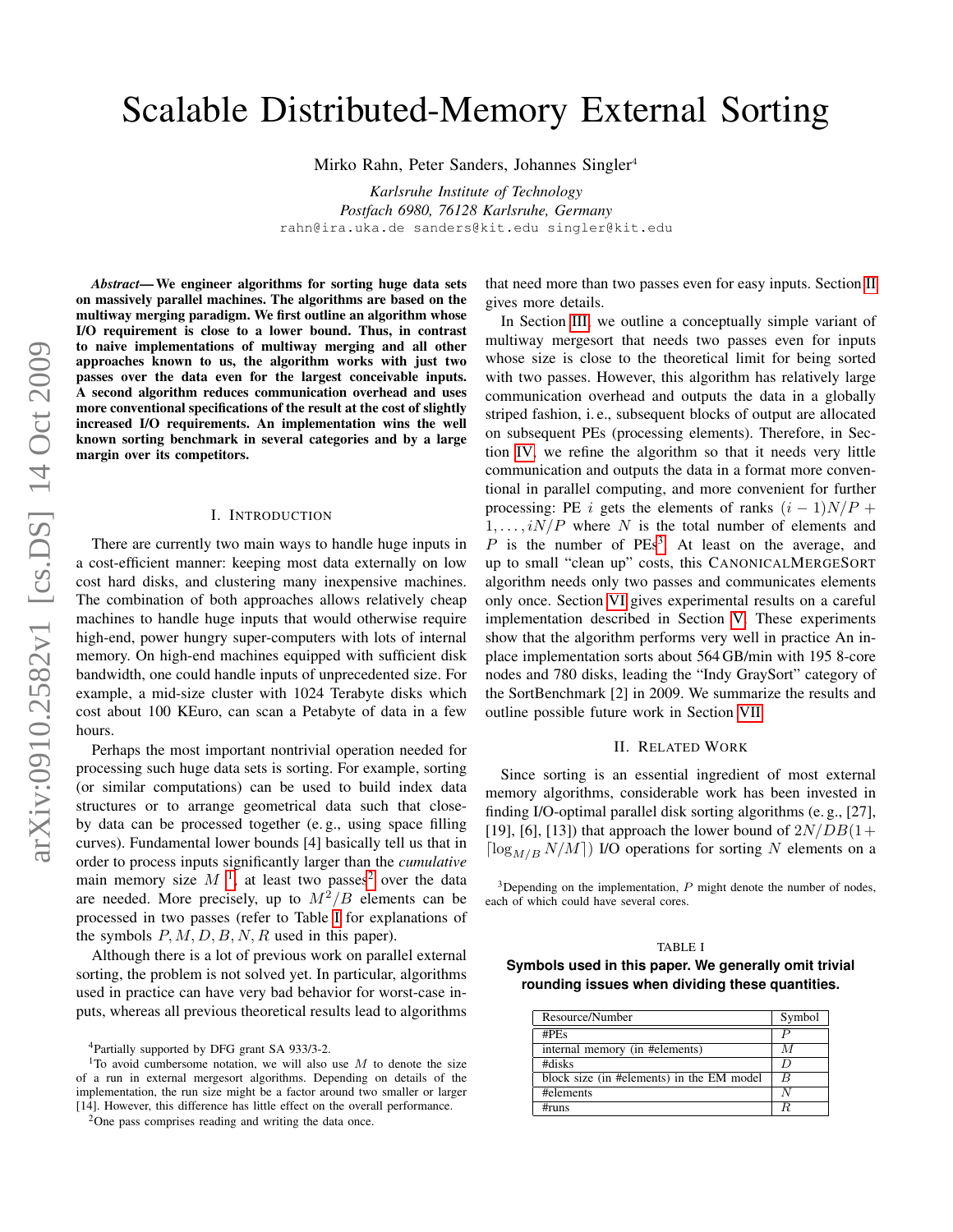machine with D disks, fast memory size<sup>[4](#page-1-2)</sup> M and block size B. The challenge is to avoid getting a base  $M/DB$  for the logarithm that spoils performance for very large systems. An important motivation for this paper is the observation that a large D only makes sense in a system with many processors. Although [27], [18], [3] develop sophisticated asymptotically optimal parallel algorithms, these algorithms imply considerable constant factors of overhead with respect to both I/Os and communication compared to the best randomized sequential algorithms [6], [13], [11].

We only note in passing that there is also considerable work on parallel disk sorting with shared-memory parallel processors, e. g., [20]. This is an easier problem since communication overhead is less of an issue.

Many external memory algorithms for distributed-memory machines have been proposed (e. g., see the references in [25]). One of the most successful ones is NOW-Sort [5] which is somewhat similar to our algorithm CANONICALMERGESORT, i. e., it sorts up to  $M^2/(PB)$  elements in two passes. However, it only works efficiently for random inputs. In the worst case, it deteriorates to a sequential algorithm since all the data ends up in a single processor. This problem can be repaired by finding appropriate splitter keys in a preprocessing step [15]. However, this costs an additional scan of the data and still does not result in exact partitioning.

In [24], a merge-based parallel external sorting algorithm is proposed that is inspired by parallel mesh algorithms. This algorithm needs at least four passes over the data.[5](#page-1-3)

In [7] an algorithm based on column-sort is proposed that sorts up to  $(M/P)^{3/2}/\sqrt{2}$  elements using three passes over the data. Using one additional pass, the input size can be increased to  $\max(\mathcal{O}(M^{3/2}, (M/P)^{5/3}))$  elements. It is instructive to use some realistic numbers. On current machines it is quite realistic to assume about 2 GiB of RAM per core. Using this number, the amount of data that can be sorted with the three pass algorithm is limited to inputs of size around  $2^{31^{3/2}}/$ √  $2 =$  $2^{46}$ , i.e. about 64 TiB regardless of the number of available PEs.

In [9], a general emulation technique for emulating parallel algorithms on a parallel external memory machine is developed. It is proposed to apply this technique to a variant of sample sort. This results in an algorithm that needs five passes over the data for sorting  $\mathcal{O}(M^2/(PB))$  elements.

Our exact partitioning algorithm for parallel multiway merging owes a lot to [12] where multiway merging is used for shared-memory parallel sorting.

## III. MERGESORT WITH GLOBAL STRIPING

<span id="page-1-0"></span>Since multiway mergesort is a good algorithm for parallel disk external sorting and parallel internal sorting, it is a natural idea to use it also for parallel external sorting. Here we outline how to do this in a scalable way: The first phase is *run formation* where initial runs of size M are loaded into the *cumulative* memory of the parallel machine, sorted *in parallel*, and written back to disk.

Next follow one or more merging phases<sup>[6](#page-1-4)</sup> where up to  $k = \mathcal{O}(M/B)$  sorted runs are merged in a single pass. The challenge is that we are only allowed a constant number of buffer blocks for each run. In particular, we may not be able to afford k buffer blocks on *every* PE. We solve this by fetching a batch of  $\Theta(M/B)$  blocks at a time into the internal memory (those blocks that will be needed next in the merging process), extracting the  $\Theta(M)$  smallest unmerged elements using internal parallel merging, and writing them to the disks. Fetched elements that are larger than the smallest unfetched elements are kept in internal memory until the next batch. Note that this is possible since by definition of the blocks to be fetched, for each run, at most  $B$  elements remain unmerged. Note that we could even afford to replace batch merging by fully-fledged parallel sorting of batches without performing more work than during run formation.

The difficult part is how to do the disk accesses efficiently. However, this can be done in an analogous fashion to previous (sequential) parallel disk sorting algorithms [6], [11], [13]. The runs and the final output are *striped* over all disks, i. e., subsequent blocks are allocated on subsequent disks. This way, writing becomes easy: We maintain  $D$  buffer blocks. Whenever they are full, we output them to the disks in parallel. Efficiently fetching the data is more complicated. A *prediction sequence* consisting of the smallest element in each data block can be used to predict in which order the data blocks are needed during merging [14], [11]. Using randomization, some buffer space, and appropriate prefetching algorithms, it is then possible to make good use of all disks at once. The only part of this algorithm that is not straight-forward to parallelize is the prefetching algorithm. In Appendix [A,](#page-7-0) we outline an efficient prefetching algorithm for the cases  $B = \Omega(\log P)$ and  $M = \Omega$  (*DB* log *D*).

We believe that the above algorithm could be implemented efficiently. However, it requires a substantial amount of communication: During run formation, all the data has to be communicated in the parallel sorting routine and again for writing it in a striped fashion. Similarly, during a merging pass, the data has to be communicated during internal memory multiway merging and for outputting it in a striped fashion. Moreover, globally striped output is often not what is needed for further processing so that we need 4–5 communications for two passes of sorting. In the next section we want to bring this down to a single communication at least in the best case.

## IV. CANONICALMERGESORT

<span id="page-1-1"></span>In the following, we describe a variant of parallel external mergesort that produces its output in way more canonical for parallel processing – PE i gets the elements of ranks  $(i 1$ ) $N/P + 1, \ldots, iN/P$  and this data is striped over the local disk. This is not only more useful for some applications but

<span id="page-1-3"></span><span id="page-1-2"></span><sup>&</sup>lt;sup>4</sup>All sizes are given in number of elements.

<sup>5</sup>This bound is derived from the bounds in the paper assuming that logarithms with fractional values have to be rounded up.

<span id="page-1-4"></span><sup>&</sup>lt;sup>6</sup>In general we need  $\lceil \log_{\Theta(M/B)} \frac{N}{M} \rceil$  merging phases.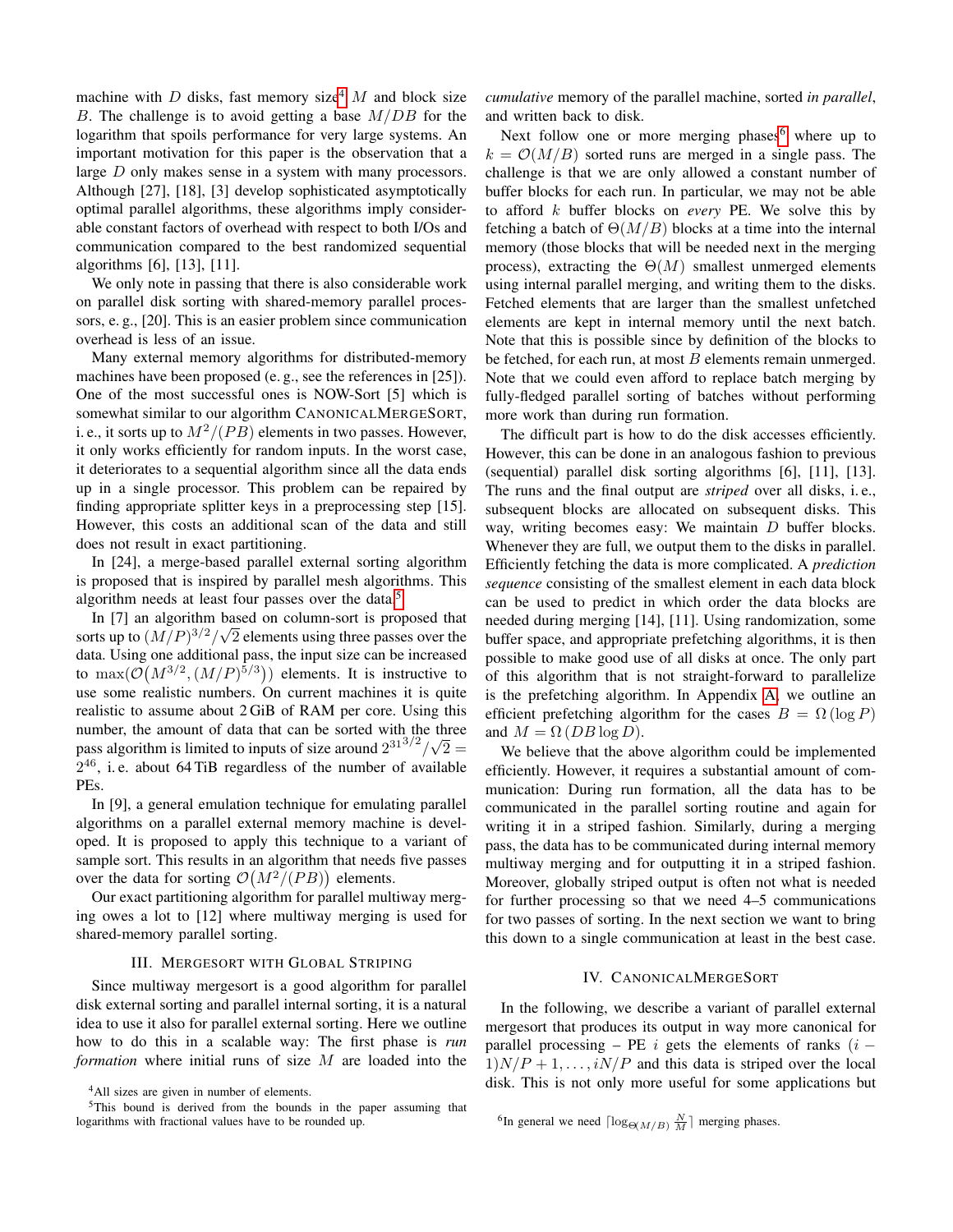it also reduces the amount of communication to a minimum at the price of some additional I/Os.

In the first phase,  $R = N/M$  global runs of size M (the last run might be smaller) are created. Section [IV-B](#page-2-0) gives more details. This is similar to the algorithm of Section [III](#page-1-0) but now the output is not striped globally over the disks but output locally, which saves communication. Moreover, if all runs have a similar input distribution, most elements will already end up on the PE where they are needed for a globally sorted final output. In order to make this assumption approximately true, each PE chooses its participating blocks for the run randomly. This is implemented by randomly shuffling the IDs of the local input blocks in a preprocessing step.

In the second phase, multiway selection operations are performed on all runs. In general, a multiway selection operation finds the element  $e$  with global rank  $r$  from  $R$  sorted sequences, and returns  $R$  splitter positions which partition the sequences with respect to e. For external parallel mergesort, each PE  $i$  selects for each run the first element it is supposed to contain in the final result, resulting in  $P-1$  splitter elements per run. After communicating the splitter positions to PEs  $i$ and  $i - 1$ , every PE knows the elements it has to merge (see Section [IV-A](#page-2-1) for more details).

The data is then redistributed accordingly using a global external all-to-all operation described in Section [IV-C.](#page-2-2) If the input is uniformly distributed, or if global randomization is applied, most of the data will already be in the right place, so the all-to-all operation takes only little time.

In the third phase, the data is merged locally. Each element is read and written once, no communication is involved in this phase. The internal computation amounts to  $\mathcal{O}(N/P \log R)$  =  $O(N/P \log N/M)$ . Overall, we need  $O(N/P \log N)$  internal computation, with a very low constant factor.

An overview of CANONICALMERGESORT can be found in Figure [1.](#page-3-0)

# <span id="page-2-1"></span>*A. Multiway Selection*

As stated before, a multiway selection finds out the element e with global rank  $r$  among  $R$  sorted sequences, plus the splitter positions that partition the sequences with respect to  $e$ . Let the length of the sequences  $M$  be a power of two, rounded up and (conceptually) fill up with  $\infty$  otherwise.

We maintain approximate splitter positions that are moved in steps of size s. The basic algorithm uses initial splitter positions 0 and step size  $s = M$ . Within a *round*, the splitter corresponding to the smallest element is increased by s until the number of elements to the left of the splitters becomes larger than  $r$ . Then,  $s$  is halved and the splitters corresponding to the largest element are decreased by s while the number of elements to the left of the splitters is still larger than  $r$ . This process is repeated until  $s = 1$ . After at most  $\lceil \log_2 M \rceil$  rounds, the process terminates. Since in each half round every splitter is touched at most once, the overall number of sequence elements touched is  $\mathcal{O}(R \log M)$  and the total execution time is  $O(R \log R \log M)$  using a priority queue for identifying the sequences to be touched.

In phase two of our algorithm, processor  $i$  runs multiway selection for rank  $r = iN/P$ . Although these selections can run in parallel, they have to request data from remote disks and thus the worst case number of I/O steps is  $\mathcal{O}(RP \log M)$ when a constant fraction of request is directed to a single disk. This could be a bottleneck for large P. This problem is greatly reduced by the randomization used during run formation. Furthermore, during run formation, we store every  $K$ -th element of the sorted run as a sample (for some parameter  $K$ ). During multiway selection, this sample is used to find initial values for the approximate splitters. As a third optimization, we cache the most recently accessed disk blocks to eliminate the  $R \log B$  last disk accesses of a multiway selection. In our implementation, we keep the sample in main memory. In our experiments, the resulting selection algorithm takes negligible time. In Appendix [B](#page-7-1) we analyze a slightly more complicated variant that provably scales to very large machines, still using only very little time.

# <span id="page-2-0"></span>*B. Internal Memory Parallel Sorting*

We essentially use a distributed-memory implementation of the parallel multiway merging approach already used in [12], [26]. We therefore only outline the algorithm. Each node sorts its local data. Then, the internal memory variant of the multiway selection algorithm from Section [IV-A](#page-2-1) is used to split the  $P$  sorted sequences into  $P$  pieces of equal size. An all-to-all communication is used to move the pieces to the right PE. Note that in the best case, this is the only time when the data is actually communicated.

# <span id="page-2-2"></span>*C. External All-to-All*

In an *all-to-all* operation, each PE sends and receives different amounts of data to/from all other PEs. Compared to the ordinary all-to-all operation provided by MPI we are facing two problems. First, each PE might have to communicate more data than fits into its local memory. We solve this problem by splitting the external all-to-all into  $k$  internal memory suboperations by logically splitting the data sent to a receiver into  $k$  (almost) equally-sized parts. The choice of  $k$  depends on the available internal memory but will be at most  $\mathcal{O}(R)$ . The second problem is that the data has to be collected from R different runs. We therefore assemble the submessages by consuming all the participating data of run  $i$  before switching to run  $i + 1$ . This way, each PE j needs only a single buffer block for each PE that it sends data to. Note that due to randomization, the number  $P'$  of required blocks will grow much more slowly than the worst case of  $P-1$  communication partners. The total number of I/O steps for data volume  $V$  will be  $\frac{2V}{PB} + \mathcal{O}(RP')$ .

## *D. Summary of the Analysis*

The most easy summary of the analysis is that CANON-ICALMERGESORT needs I/O volume  $4N + o(N)$ , communication volume  $N + o(N)$ , and local work similar to a fast sequential internal algorithm. Here, the " $o(\cdot)$ "-notation expresses that the overheads are independent of the input size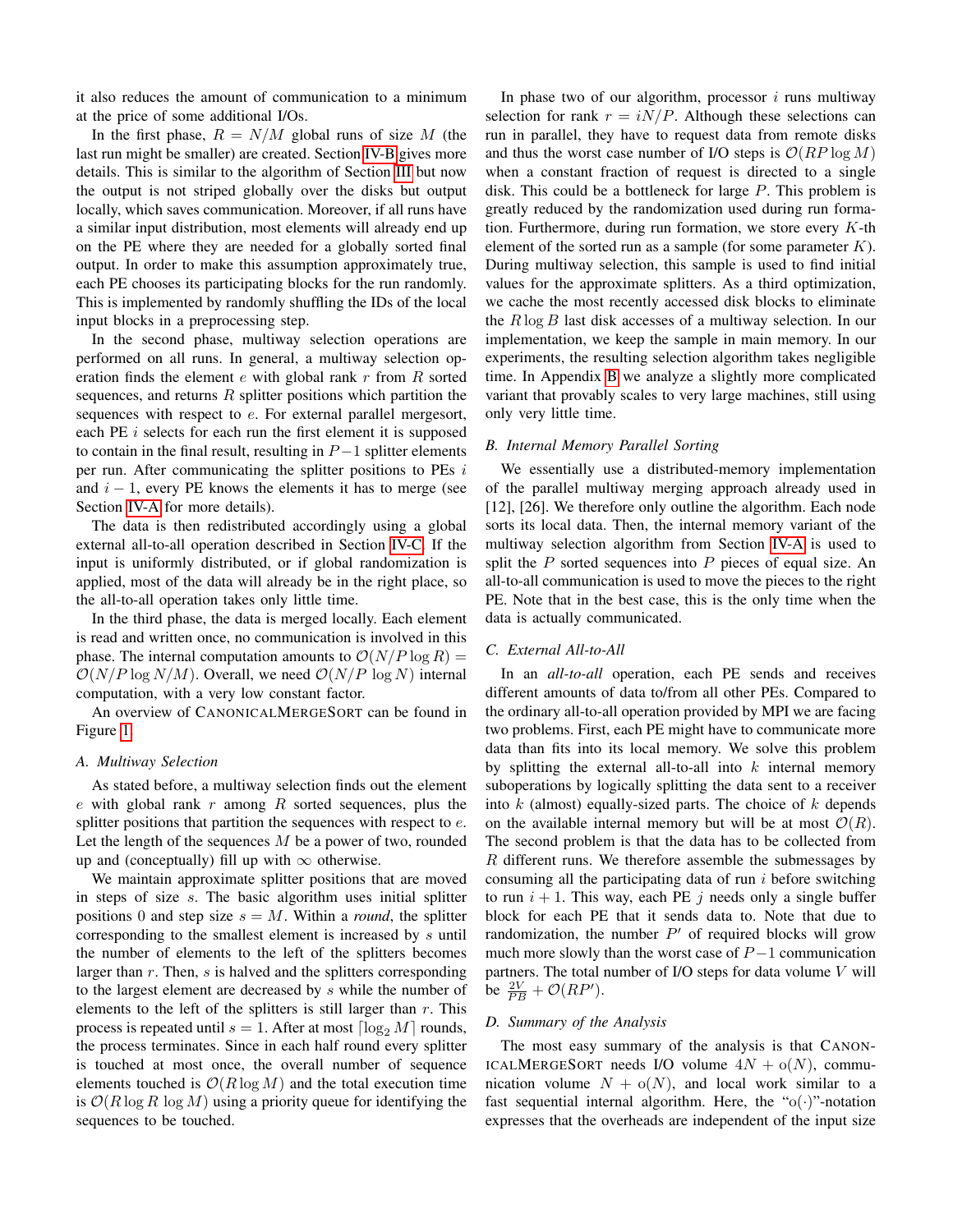

<span id="page-3-0"></span>Fig. 1. **CANONICALMERGESORT: On the very left the initial input situation, going to the right the results of the three phases: run formation, redistribution (hopefully negligible), local merging. The y-axis denotes the element rank, the horizontal lines illustrate the global splitters.**

N or only grow sublinearly. A little more care must be taken however, since these bounds only hold under a number of assumptions on the values of the other machine parameters, namely  $P$ ,  $M$ ,  $B$ , and  $D$ . To simplify matters a little bit, we assume that  $D = \Theta(P)$ . We also introduce the shorthand m for the local memory size  $M/P$ . For example, on our machine, we have  $P \in 1.200$  nodes (with 8 cores each),  $D = 4P$ ,  $m = 2^{34}$  byte, and  $B = 2^{23}$  byte.

The theoretically most important restriction is that the maximal amount of data that can be sorted is  $\mathcal{O}\left(M \cdot \frac{M}{PB}\right)$  =  $\mathcal{O}\left(P\frac{m^2}{B}\right)$ . This is a factor  $\Theta(P)$  less than the globally striped algorithm from Section [III](#page-1-0) can sort since *every* PE must be able to hold one buffer block from each run in the merging phase. However,  $P \frac{m^2}{B}$  is P times the amount that can be sorted by a single PE, which sounds very reasonable. In particular, any single PE equipped with a *reasonable* amount of RAM and disks can sort the complete content of these disks in two passes since for technological reasons the price ratio between one byte of disk space and one byte of RAM has always been bounded by a few hundred. In this sense, the CANONICALMERGESORT is sufficiently scalable.

The second most important restriction is that even the randomized algorithm cannot move all the data to the right PE already during run formation. In Appendix [C,](#page-7-2) we show that this amount of data remains small if  $m \gg PB \log P$  (and the factor  $\log P$  may be an artifact of the analysis), i.e., each PE must be able to store some number of blocks for each other PE. This assumption is reasonable for the medium-sized machine we have used, and for average case inputs, the B disappears from the restriction, leading to an algorithm that scales even to very large machines with many thousands of PEs. For very large machines and worst case inputs, our algorithm degrades to a three-pass algorithm which is still a good result.

A similar restriction on the local memory size applies to the external all-to-all algorithm from Section [IV-C](#page-2-2) – each local memory must be able to hold a constant number of blocks for each other PE. However, randomization will mitigate this problem so that this part of the algorithm will scale to very large machines.

Another similar restriction applies to the multiway selection algorithm described in Section [IV-A](#page-2-1) whose naive implementation is only efficient if  $m \gg PB \log M$ . Here, our more clever implementation with sampling and caching basically eliminates the problem.

# *E. Further Issues*

*Hierarchical Parallelism.:* In our terms, a PE is defined with respect to communication. Data has to be communicated if and only if it resides on different PEs. In practice, a PE can have multiple processors/cores and multiple disks. We exploit this *local* parallelism also. The blocks on a PE are striped over the local disks. For complex operations like internal sorting and merging, shared-memory parallel algorithms are used. Thus, we exploit hierarchical parallelism.

Taking each processor core as a PE would lead to a larger number P, negatively influencing some of the stated properties of the algorithm.

*(Nearly) In-Place Operation.:* In the following, we analyze the additional external memory needed per node during the course of the algorithm.

The run formation in phase 1 can be done in-place easily. The data is written back to the blocks where it was read from.

In phase 2, the multiway selection does not need considerable extra space. The subsequent external all-to-all operation has a certain overhead since in each suboperation it receives  $P'$  pieces of data, which may lead to partially filled blocks. Since there is not sufficient internal memory to buffer all this data, these partially filled blocks have to be written out to disk. Also, the in-place global external all-to-all needs  $P + 1$  more blocks, leading to a total temporary overhead of  $RP'$  blocks per PE.

For merging in phase 3, blocks that are read to internal buffers are deallocated from disk immediately, so there are always blocks available for writing the output.

*Overlapping.:* For run formation, we overlap internal computation and communication with I/O. While run  $i$  is globally sorted internally, we first write the (already sorted) run  $i - 1$  before fetching the data for run  $i + 1$ .

As a special optimization for inputs that fit into internal memory, we also overlap for this single-run case: Immediately after a block is read from disk, it is sorted, while the disk is busy with subsequent blocks. When all blocks are read and sorted, the algorithm only has to merge the blocks instead of still sorting everything.

We could also use overlapping of internal computation and communication in the internal global sort, splitting up the internal sort into three phases: local internal sort, global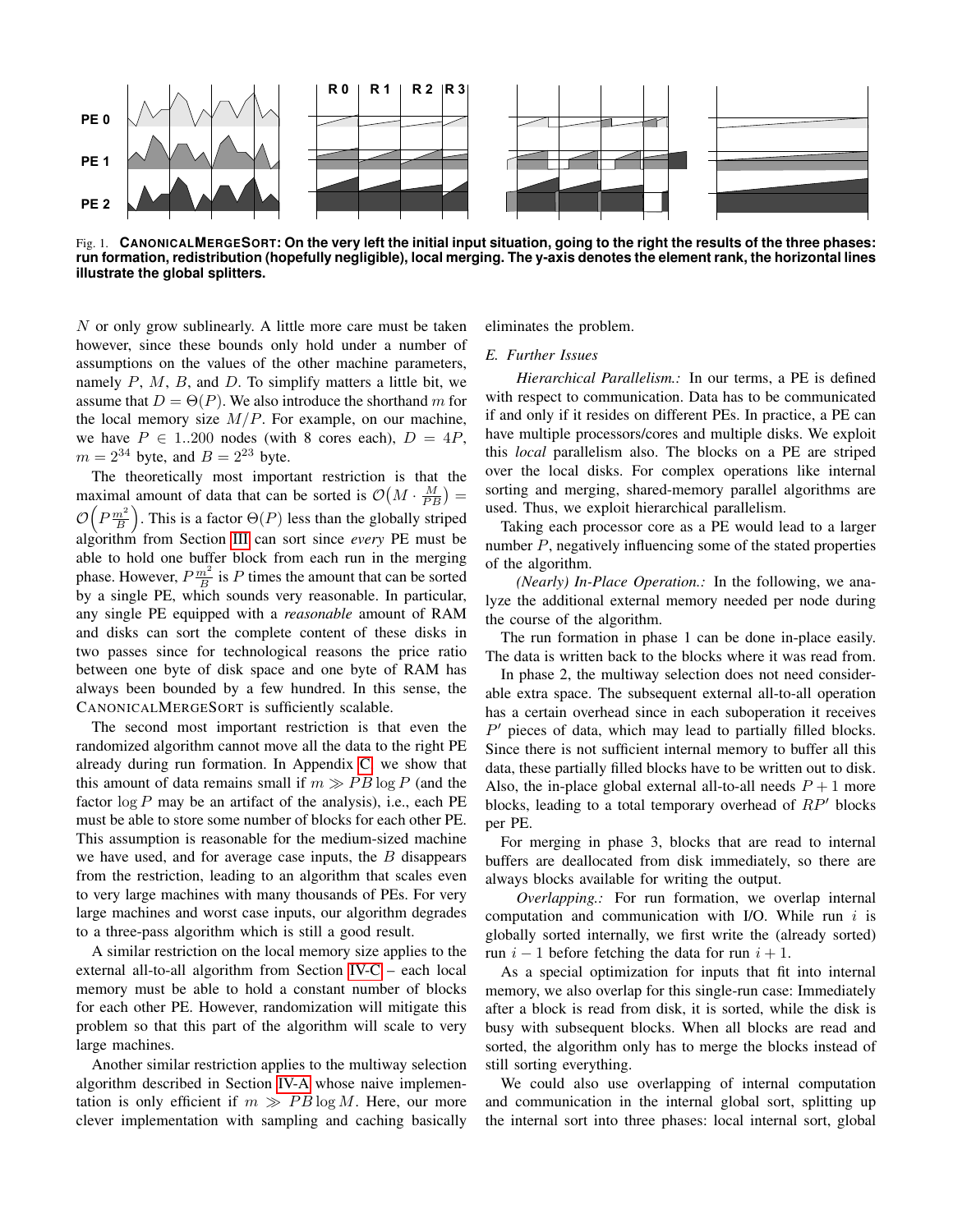distribution, local internal merge. However, our current implementation does not yet support this. It is questionable whether this would help the performance, since all three operations still share the memory bandwidth.

## V. IMPLEMENTATION

<span id="page-4-1"></span>We have implemented CANONICALMERGESORT in C++. We used the STXXL, the standard template library for XXL data sets [10], for handling asynchronous block-wise access to the multiple disks highly efficiently. To sort and to merge data internally we used the parallel mode of the STL implementation of GCC 4.3.1, which exploits multi-core parallelism, and is based on the Multi-Core Standard Template Library [26]. Communication between nodes is done using the message passing interface MPI [17], we used MVAPICH 1.1 here. Unfortunately, in MPI, data volumes are specified using 32-bit signed integers. This means that no data volume greater than 2 GiB can be passed to MPI routines. We have re-implemented MPI Alltoallv to break this barrier.

## VI. EXPERIMENTAL RESULTS

<span id="page-4-0"></span>The testing machine was a 200-node Intel Xeon cluster running Linux kernel 2.6.22. Each node consists of two Quad-Core Intel Xeon X5355 processors clocked at 2 667 MHz with 16 GiB main memory and 2×4 MiB cache. The nodes are connected by a 288-port InfiniBand 4xDDR switch, the resulting point-to-point peak bandwidth between two nodes is more than 1 300 MB/s. However, this value decreases when most nodes are used because the fabric gets overloaded (we have measured bandwidths as low as 400 MB/s). On every compute node, the 4 disks were configured as RAID-0 (striping)<sup>[7](#page-4-3)</sup>. Each node contains 4 Seagate Barracuda 7200.10 hard drives with a capacity of 250 GB each. We have measured peak I/O rates between 60 and 71 MiB/s, in average 67 MiB/s, on an XFS file system. If not stated otherwise, we used a block size of 8 MiB. One cluster node corresponds to one PE in the following.

We tested scalability by sorting 100 GiB of data per PE, with an increasing number of PEs, up to 64. The element size is (only) 16 bytes with 64-bit keys. This makes internal computation efficiency as important as high I/O throughput. As shown in Figure [2,](#page-5-0) the scalability is very good for random input data. For worst-case input, a penalty of up to 50% in running time can appear (Figure [6\)](#page-5-1), as expected by the additional I/O performed by the all-to-all phase. This overhead can be diminished by using randomization (Figure [4\)](#page-5-2), which reduces the I/O volume greatly. Figure [5](#page-5-3) shows that a smaller block size of 2 MiB can further improve the effect of randomization, but usually at the cost of a little worse I/O performance.

As expected, run formation takes about the same time as the final merging. The average I/O bandwidth per disk is about 50 MiB/s, which is more than 2/3 of the maximum. The reasons for this overhead are worse performance of tracks closer to the center of a disk (when disks fill up), file system overhead, natural spreading of disk performance, and startup/finalization overhead. Multiway selection takes in fact only negligible time.

Figure [3](#page-5-4) shows the time consumption across the nodes for a 32-node run. The work is very well balanced, but there is some variance in disk speed.

We have not compared our program to implementations of other algorithms directly. However, we made experiments on the well-established SortBenchmark, initiated by Jim Gray in 1984, and continuously adapted to the changing circumstances [2]. This setting considers 100-byte elements with a 10-byte key. The results [23] using 195 nodes show that we can sort  $10^{12}$  bytes in less than 64 seconds, which is about a third of the time needed by the 2007 winner TokuSampleSort. This is despite the fact the we use the same number of cores $\delta$ , but only a third of the hard disks. We also slightly improve on a recent result for the Terabyte category published informally by Google [8], where  $12000$  disks<sup>[9](#page-4-5)</sup> were used instead of 780 as in our case.

In the MinuteSort category, a time limit of one minute is given, the processed amount of the data is the metric. We have beaten the former record of TokuSampleSort by a factor of 3.6, processing 955 GB of data, which rendered the TerabyteSort category obsolete. Yahoo achieved a result half as high using the Hadoop framework [21], [1], but with a machine 7 times as large.

However, for the results mentioned so far,  $N < M$ , so the sort is merely internal and only 2 I/Os per block of elements are needed.

Concerning the newly established GraySort category, we can sort  $10^{14}$  bytes (close to 100 TiB) in slightly less than three hours on 195 nodes, resulting in about 564 GB Bytes of sorted data per minute. The Google program in this case takes only twice the time for ten times the amount of data, but they use an even larger machine than before, featuring 48 000 disks, which is a factor of 61 larger. The better performance of a factor of 5 is thus reduced to less than 0.1 in terms of relative efficiency. Yahoo's official result of 578 GB/min is only 2.5% faster than us, but its efficiency is even worse, since they used 17 times the number of nodes. Those nodes were very similar to the ones used by us, except having only half the memory. They also had a worse communication bandwidth. However, this would not have been a limiting factor for our algorithm.

## VII. CONCLUSION

<span id="page-4-2"></span>We explored some of the design space for merging based parallel external sorting. Our globally striped algorithm minimizes the required I/Os. Our CANONICALMERGESORT algorithm is theoretically a bit less scalable but it has close to minimal communication overhead, and a more useful output format. Moreover, it sorts any technologically reasonable inputs in two to three passes. For medium-sized machines or

<span id="page-4-3"></span><sup>&</sup>lt;sup>7</sup>Parallel disks are also directly supported by the program and could lead to even better timings, but we could not configure the machine accordingly at the time of testing.

<span id="page-4-5"></span><span id="page-4-4"></span><sup>8</sup>For such large elements, the algorithm is not compute-bound at all.

<sup>&</sup>lt;sup>9</sup>Google used 3-fold redundancy, but still, at least the performance of 4000 disks could be achieved. Also, for a machine like ours, redundancy is not that desperately needed.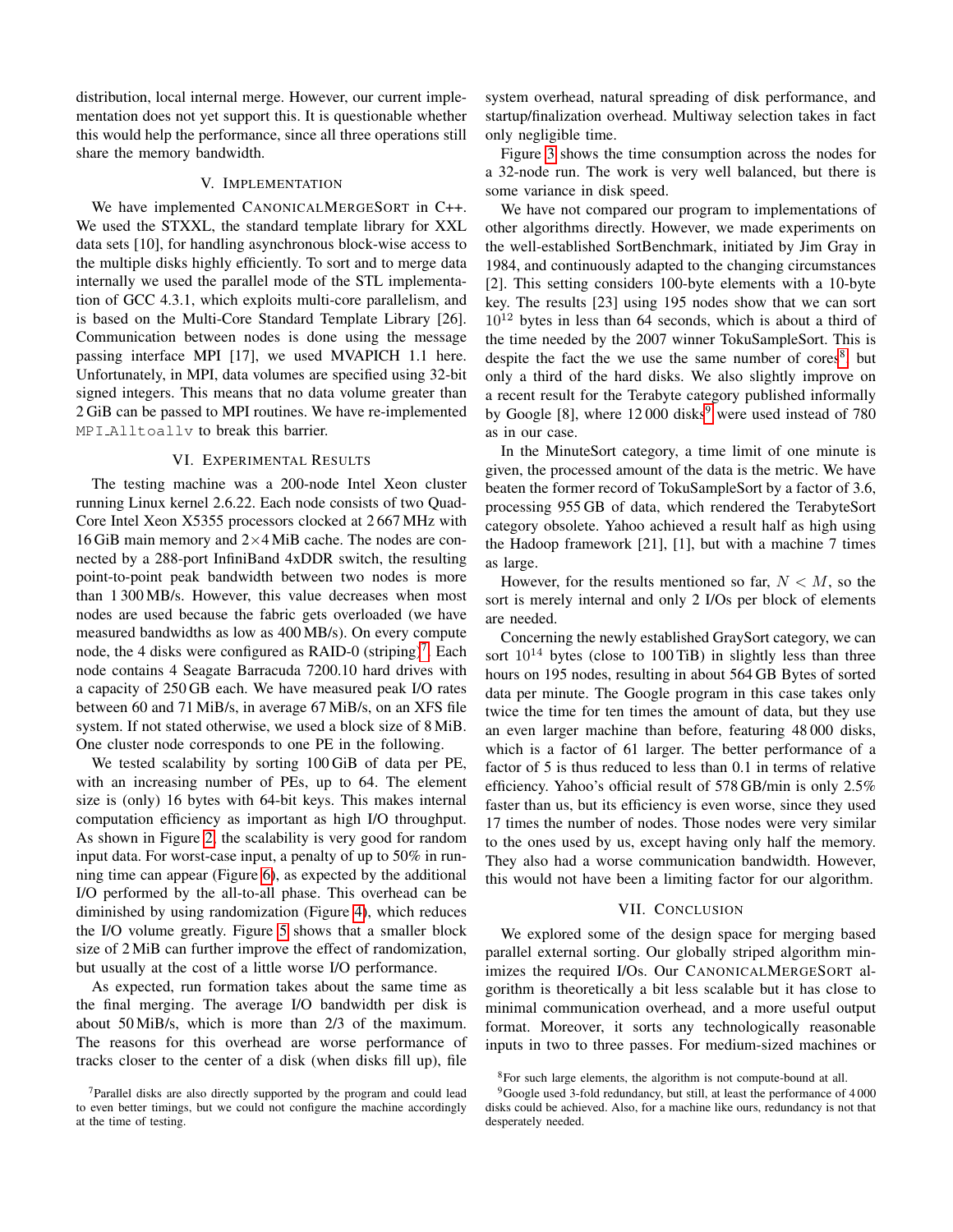

<span id="page-5-0"></span>Fig. 2. **Running times for random input, split up by the phases of the algorithm. Please note that the order of the phases is different from the order in the algorithm, to allow for better visual comparison.**



<span id="page-5-2"></span>Fig. 4. **Running times for worst-case input** *with* **randomization applied.**



<span id="page-5-1"></span>Fig. 6. **Running times for worst-case input** *without* **randomization applied.**



<span id="page-5-4"></span>Fig. 3. **Running times of the different phases on 32 nodes for random input. For each phase, both the I/O time and the wall clock time are shown. If there is a grey gap, the phase is not fully I/O-bound, as is the case for the run formation.**



<span id="page-5-3"></span>Fig. 5. **I/O volume for the all-to-all phase for different inputs with/without randomization.**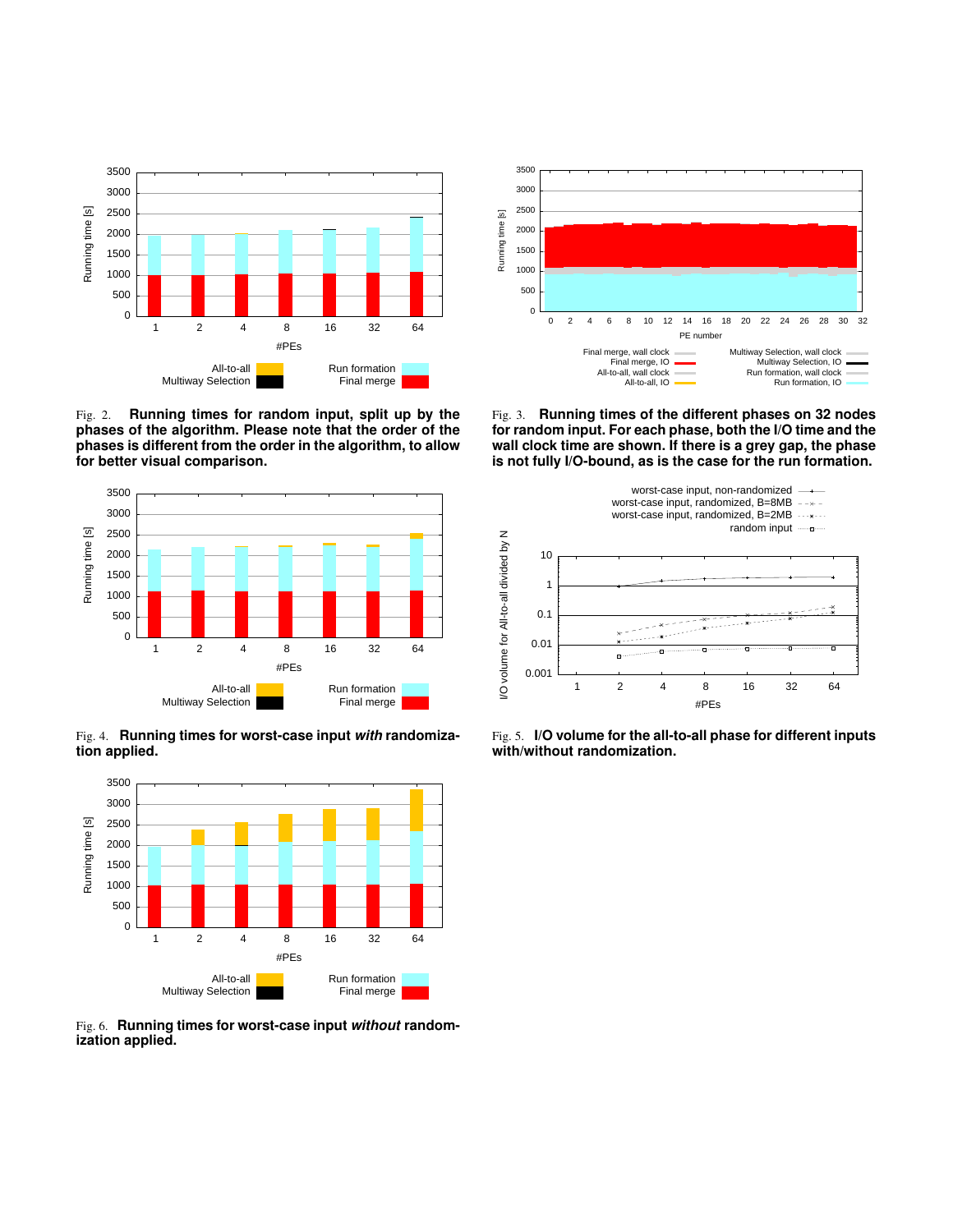average case inputs, the I/O requirement remains closer to two passes than three passes.

A number of interesting questions remain for the future, in particular, a stronger analysis. Run formation could perhaps be improved to allow longer runs [14, Section 5.4.1]. The main effect is that by decreasing the number of runs, we can further increase the block size. For the very largest inputs this could yield a slight improvement in performance. An interesting question is whether on large machines that have considerably higher communication bandwidth than I/O bandwidth, the globally striped algorithm could indeed be the better choice. This algorithm could also be useful for pipelined sorting where the run formation does not *fetch* the data but obtains it from some data generator (no randomization possible for CANONICALMERGESORT) and where the output is not *written* to disk but fed into a postprocessor that requires its input in sorted order (e. g., variants of Kruskal's algorithm [22]). When scaling to very large machines, fault tolerance will play a bigger role. An interesting question is whether this can be achieved with lower overhead than in [8].

*Acknowledgments.:* Tim Kieritz provided an implementation of an early algorithm variant. Roman Dementiev's work on STXXL is an important reason for the efficiency of the code.

## **REFERENCES**

- [1] The Hadoop project website. http://hadoop.apache.org/.
- [2] Homepage of the SortBenchmark. <http://sortbenchmark.org/>.
- [3] A. Aggarwal and C. G. Plaxton. Optimal parallel sorting in multi-level storage. In *5th ACM-SIAM Symposium on Discrete Algorithms*, pages 659–667, 1994.
- [4] A. Aggarwal and J. S. Vitter. The input/output complexity of sorting and related problems. *Communications of the ACM*, 31(9):1116–1127, 1988.
- [5] A. C. Arpaci-Dusseau, R. Arpaci-Dusseau, D. E. Culler, J. M. Hellerstein, and D. A. Patterson. High-performance sorting on networks of workstations. In *Proceedings of the 1997 ACM SIGMOD International Conference on Management of Data*, pages 243–254, 1997.
- [6] R. D. Barve, E. F. Grove, and J. S. Vitter. Simple randomized mergesort on parallel disks. *Parallel Computing*, 23(4):601–631, 1997.
- [7] G. Chaudhry and T. H. Cormen. Slabpose columnsort: A new oblivious algorithm for out-of-core sorting on distributed-memory clusters. *Algorithmica*, 45:483–508, 2006.
- [8] Grzegorz Czajkowski. Sorting 1PB with MapReduce. [http://googleblog.blogspot.com/2008/11/](http://googleblog.blogspot.com/2008/11/sorting-1pb-with-mapreduce.html) [sorting-1pb-with-mapreduce.html](http://googleblog.blogspot.com/2008/11/sorting-1pb-with-mapreduce.html).
- [9] F. Dehne, W. Dittrich, D. Hutchinson, and A. Maheshwari. Bulk synchronous parallel algorithms for the external memory model. *Theory of Computing Systems*, 35:567–597, 2002.
- [10] R. Dementiev, L. Kettner, and P. Sanders. STXXL: Standard Template Library for XXL data sets. *Software Practice & Experience*, 38(6):589– 637, 2008.
- [11] R. Dementiev and P. Sanders. Asynchronous parallel disk sorting. In *15th ACM Symposium on Parallelism in Algorithms and Architectures*, pages 138–148, San Diego, 2003.
- [12] P. J. Varman et al. Merging multiple lists on hierarchical-memory multiprocessors. *J. Par. & Distr. Comp.*, 12(2):171–177, 1991.
- [13] D. A. Hutchinson, P. Sanders, and J. S. Vitter. Duality between prefetching and queued writing with parallel disks. *SIAM Journal on Computing*, 34(6):1443–1463, 2005.
- [14] D. E. Knuth. *The Art of Computer Programming—Sorting and Searching*, volume 3. Addison Wesley, 2nd edition, 1998.
- [15] G. S. Manku, S. Rajagopalan, and B. G. Lindsay. Approximate medians and other quantiles in one pass and with limited memory. *SIGMOD Rec.*, 27(2):426–435, 1998.
- [16] C. J. H. McDiarmid. On the method of bounded differences. *Surveys in Combinatorics*, pages 148–188, 1989. Invited paper at 12th British Combinatorial Conference.
- [17] MPI Forum. MPI: A message-passing interface standard. Technical report, University of Tennessee, May 1994.
- [18] M. H. Nodine and J. S. Vitter. Deterministic distribution sort in shared and distributed memory multiprocessors. In *5th ACM Symposium on Parallel Algorithms and Architectures*, pages 120–129, 1993.
- [19] M. H. Nodine and J. S. Vitter. Greed sort: An optimal sorting algorithm for multiple disks. *Journal of the ACM*, 42(4):919–933, 1995.
- [20] C. Nyberg, T. Barclay, Z. Cvetanovic, J. Gray, and D. Lomet. AlphaSort: A RISC machine sort. In *SIGMOD*, pages 233–242, 1994.
- [21] Owen O'Malley and Arun C. Murthy. Winning a 60 second dash with a yellow elephant. http://sortbenchmark.org/Yahoo2009.pdf.
- [22] V. Osipov, P. Sanders, and J. Singler. The Filter-Kruskal minimum spanning tree algorithm. In *10th Workshop on Algorithm Engineering and Experiments (ALENEX)*, pages 52–61, 2009.
- [23] Mirko Rahn, Peter Sanders, Johannes Singler, and Tim Kieritz. DEMSort — distributed external memory sort. http://sortbenchmark.org/demsort.pdf.
- [24] Rajasekaran. Out-of-core computing on mesh connected computers. *JPDC: Journal of Parallel and Distributed Computing*, 64, 2004.
- [25] Ivan L. M. Ricarte. *Performance and Scalability of Parallel Database Systems*. PhD thesis, University of Maryland College Park, College Park, MD, USA, January 1994.
- [26] J. Singler, P. Sanders, and F. Putze. MCSTL: The multi-core standard template library. In *13th International Euro-Par Conference*, volume 4641 of *LNCS*, pages 682–694, 2007.
- [27] J. S. Vitter and E. A. M. Shriver. Algorithms for parallel memory, I/II. *Algorithmica*, 12(2/3):110–169, 1994.